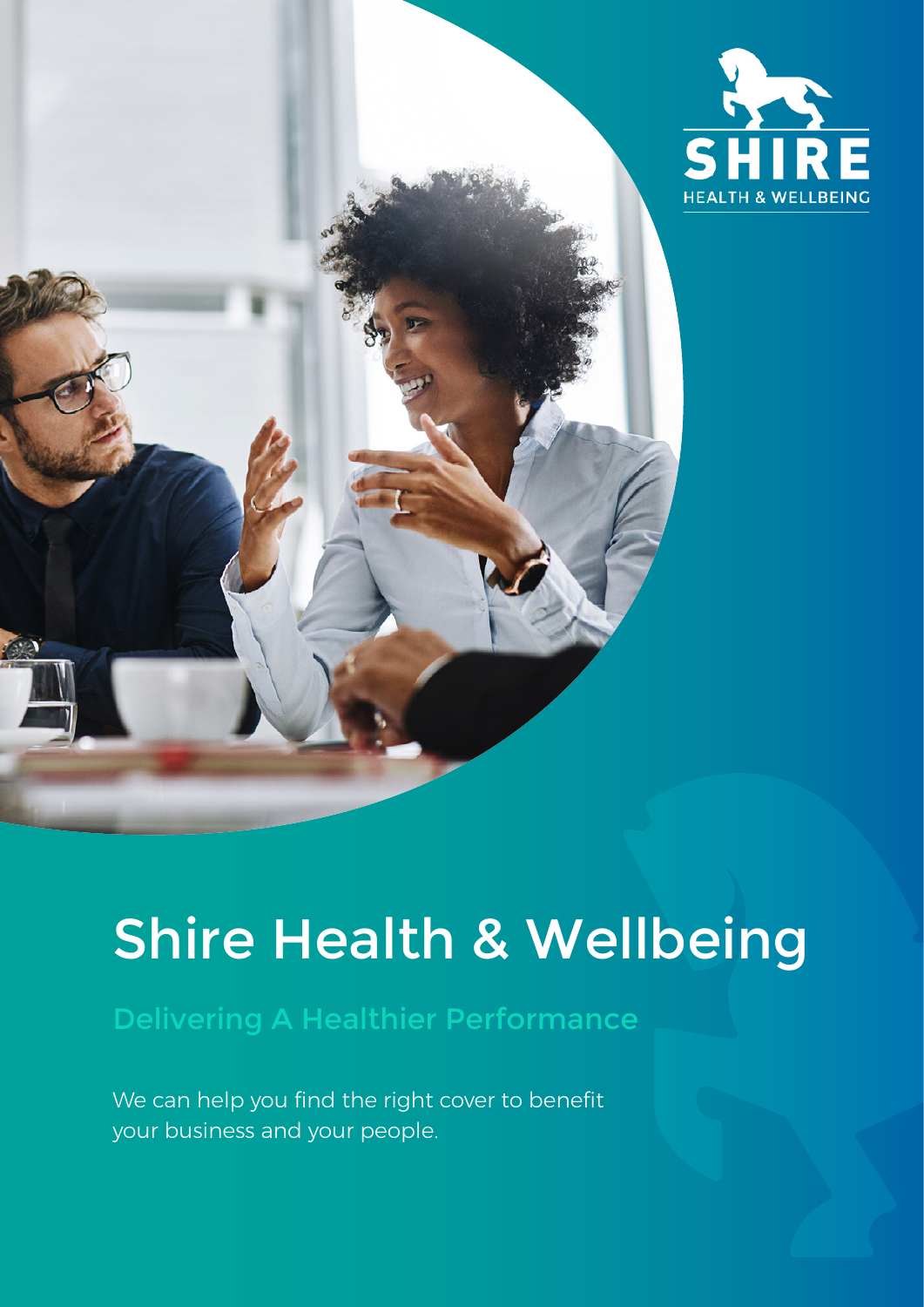### 77

The right employee benefit package adds value to employees and the business. Look after your people and you'll see a boost in productivity, engagement and talent retention."

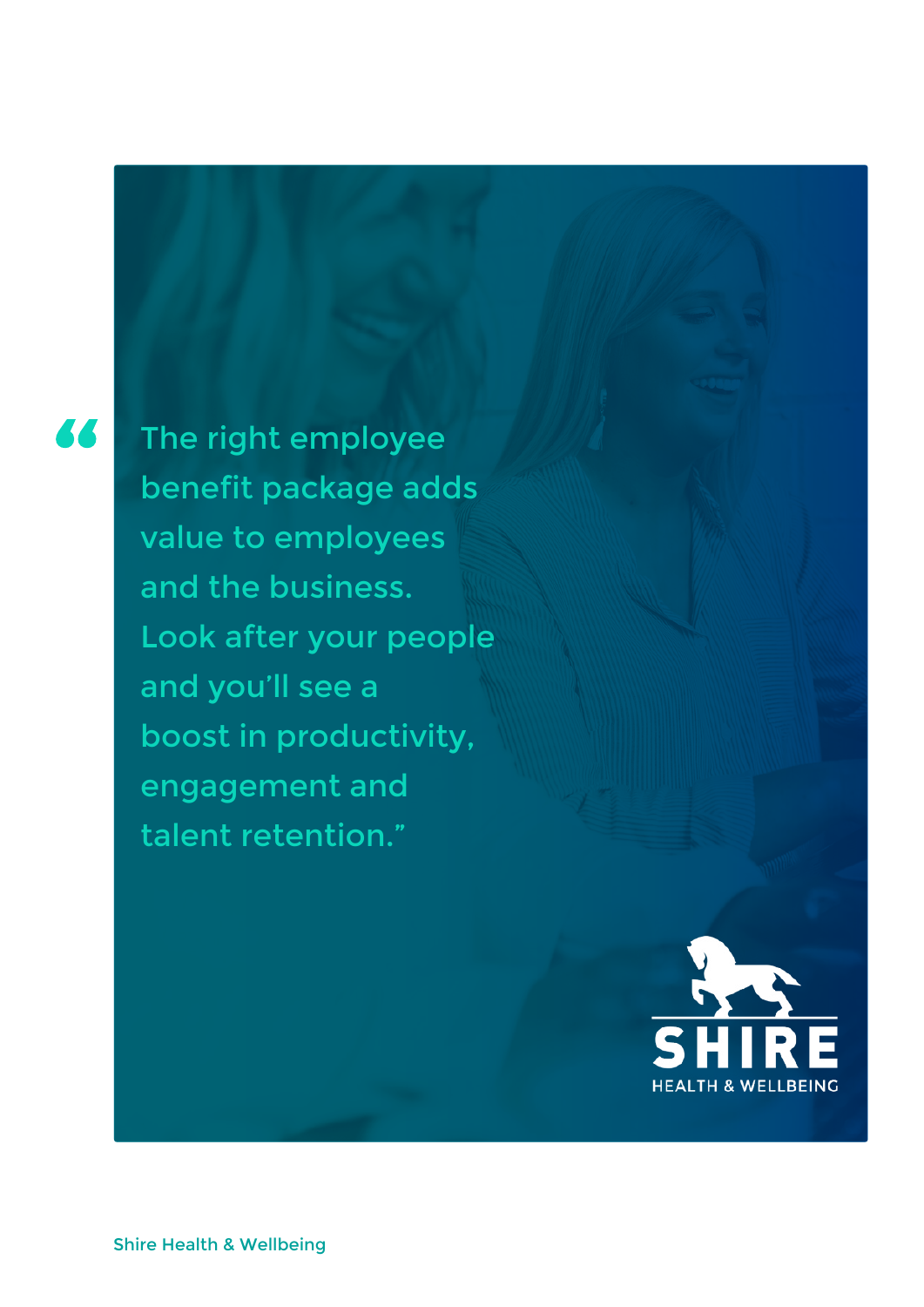# Welcome to Shire Health & Wellbeing

As experienced health insurance specialists, we are dedicated to finding you the best health insurance and employee benefits. The right cover will benefit your business and your most important asset – the people in it.

If you're looking to give that little bit extra to your staff, there's a lot of choice. Our team of independent health insurance brokers will do the hard work for you, and find solutions tailored to your business and your budget.

We promise to give you clear, honest advice that's jargon-free and covers the whole of the insurance market place.

Working as a broker between insurers and clients, Shire Health & Wellbeing is focused on providing you with the best policies, premiums and service.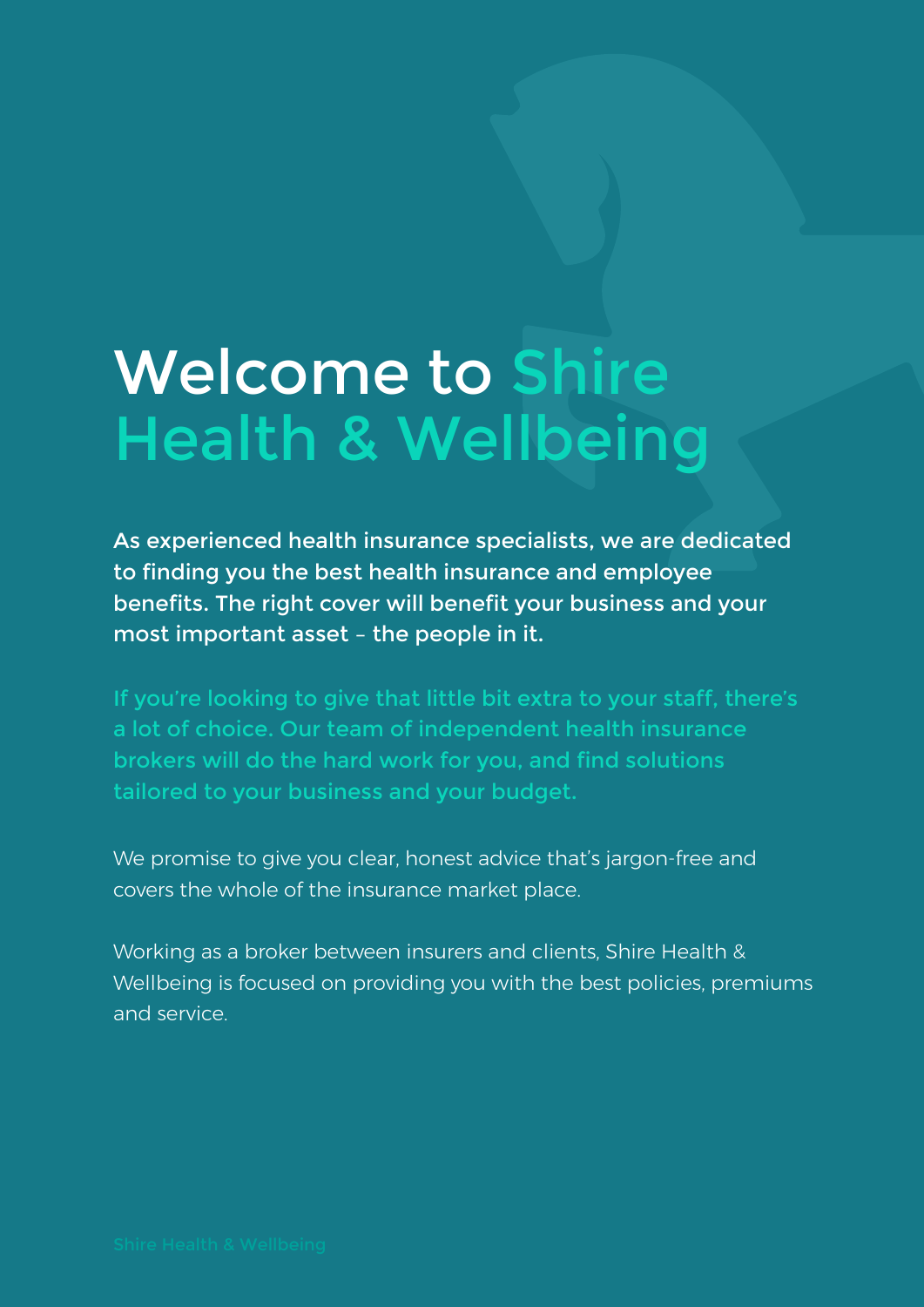## What We can Offer your **Business**

We offer a range of services to help you find the best cover to suit your business and your workforce. We can find you the best healthcare insurer, wellbeing package and employee perks.



#### Health Insurance

We make finding, comparing and buying health insurance simple. Our team of specialist brokers take care of everything. We remove the jargon and focus on helping you select the best policy. Choose from Private Medical Insurance, Cash Plan, Group Income Protection, Key Person cover, and more.

#### **Wellbeing**

Your employees need to stay mentally healthy as well as physically. A happy workforce is more likely to deliver quality results, which is where employee wellbeing packages can help. From fast GP access to

counselling support through Employee Assistance Programmes, there's something to suit your business, employees and budget.

#### Employee Perks

One way to make your staff feel more valued is with an Employee Perks package. Employees take control of their mental, physical and financial wellbeing, as well as access discounts on day-to-day spending. Because those little extras can make a big difference.

> If you're looking for business success, focus on your employees.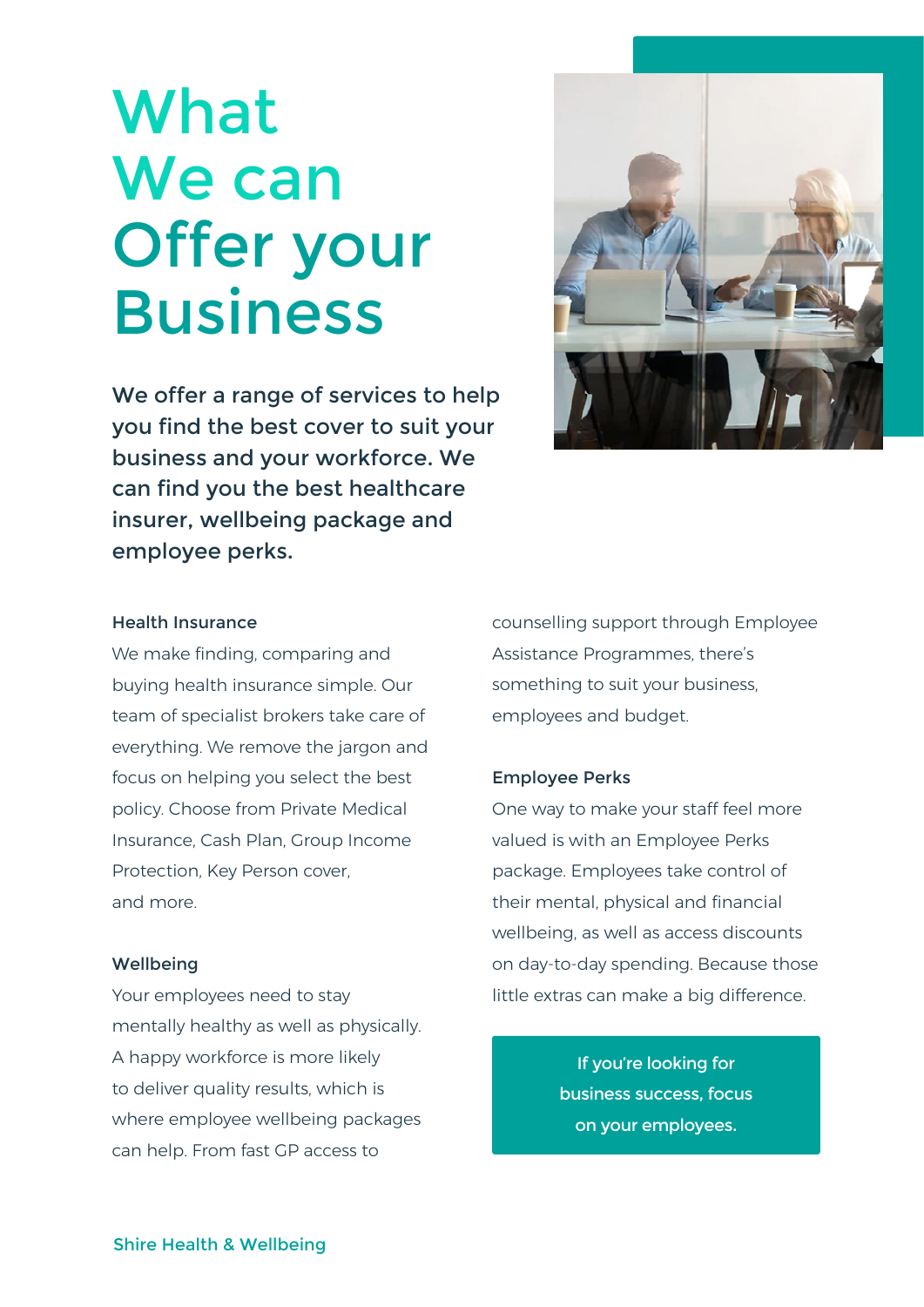### Why do you need it?



The better you look after your team, the more your business will succeed. A tailored employee benefits package means happy, loyal, more motivated staff.

#### Did you know?

- 1.4 million employees suffer from a work-related illness
- 79% of employees regularly experience work-related stress
- 30% of UK adults can't afford dental care

By giving your employees the benefits they deserve, you make them feel more valued. The right package means they can access medical, emotional and financial support when they need it most.

When employees' physical and mental health is taken care of, poor health can have significantly less of a detrimental impact on productivity. Employees are healthier, happier and sharper, leading to better productivity.

In return, your business will see greater employee engagement, reduced absenteeism and presenteeism, and importantly, increased talent retention.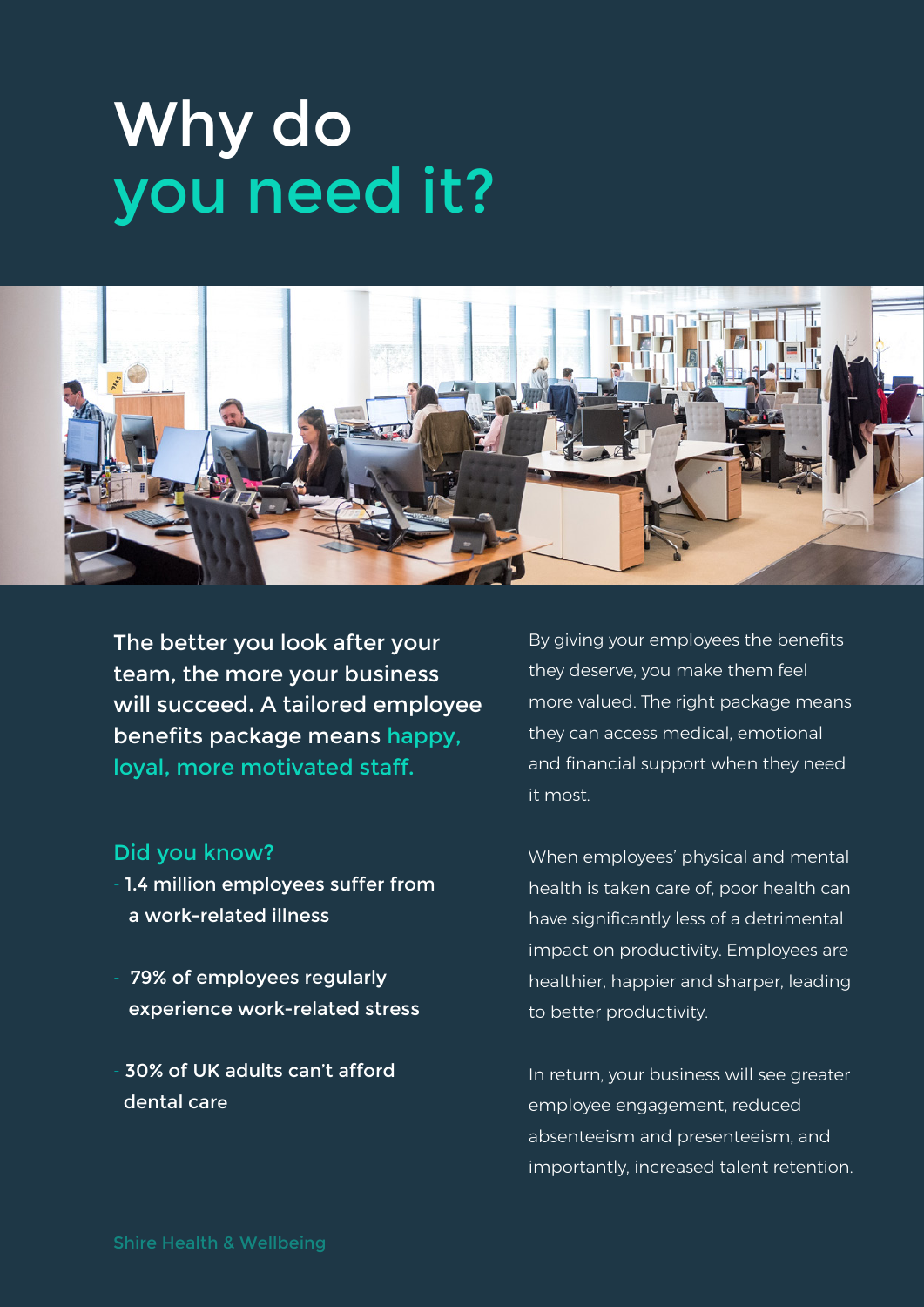## Key benefits for your business

Give your employees the health and wellbeing package they deserve and your business will benefit too.



### 60% of employers say their employee wellbeing programmes boost retention Attract and retain talent



#### Increase trust and loyalty

59% of employers say a sense of wellbeing results in greater employee loyalty



#### Boost productivity

31% of employers recognise better staff wellbeing means greater productivity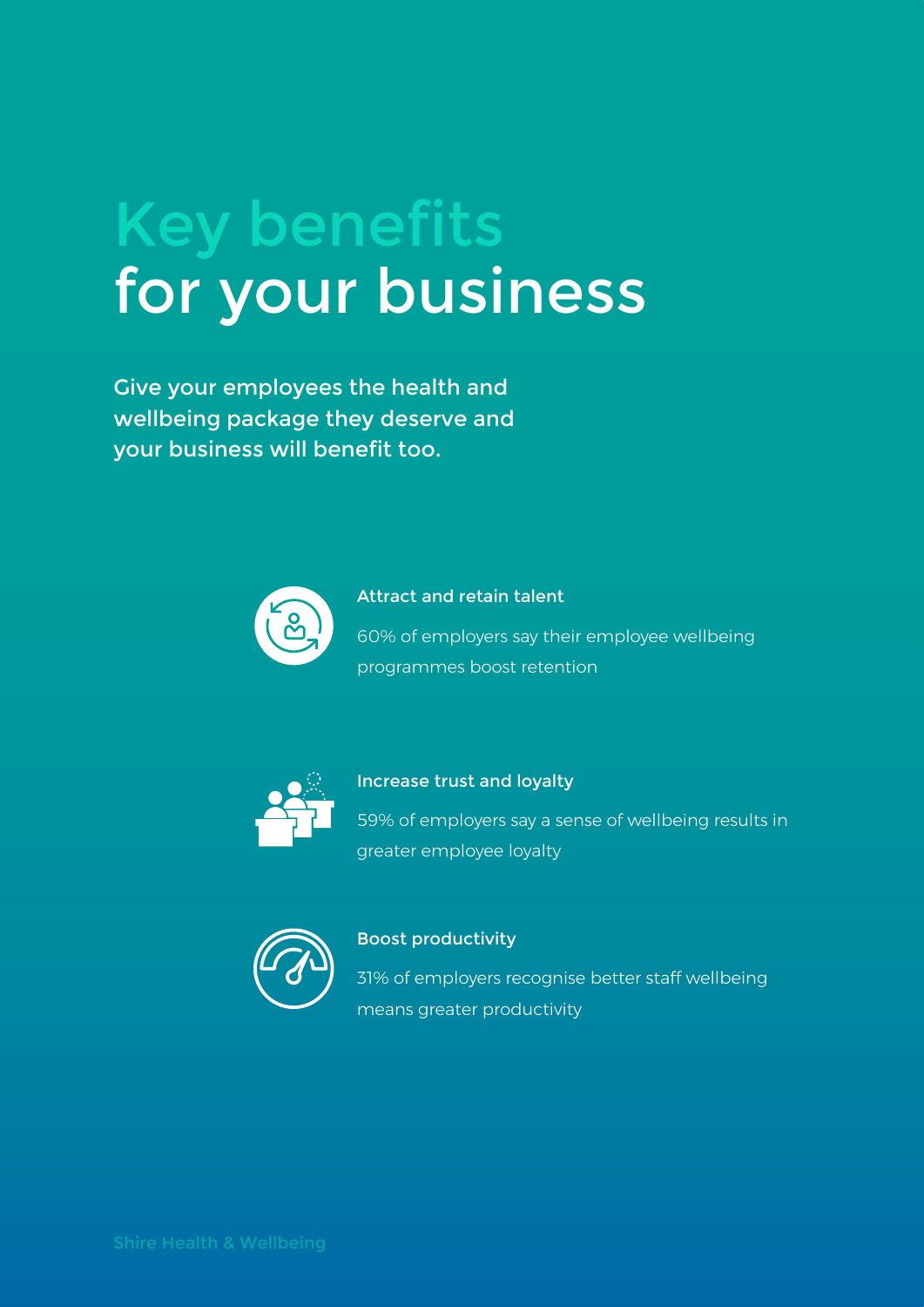## Why choose Shire Health & Wellbeing?

Shire Health & Wellbeing is dedicated to employee health and wellbeing. Our experience in the health insurance industry means we have the knowledge, connections and expertise to help you choose the right policy for your business at the right price.

Working with the whole of market, we offer exceptional industry connections.



Our team of qualified experts can help you find the right cover for your business



We will always give you honest, unbiased, independent advice

### For a free no-obligation consultation Call 01827 306 532

### or get in touch at

www.shirehealthandwellbeing.co.uk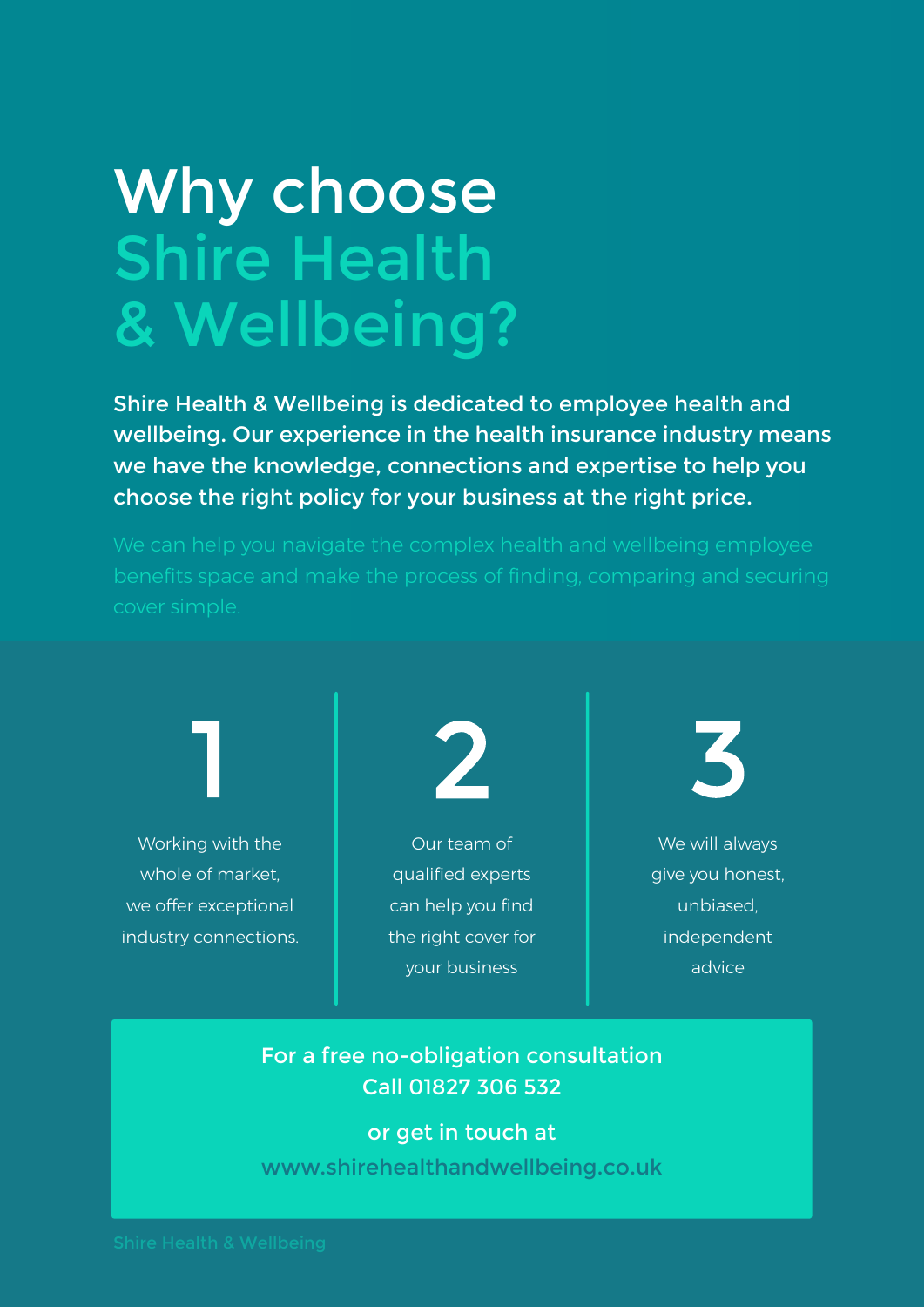### What are you looking for?

| Health Insurance             | Wellbeing                        | <b>Employee Perks</b> |
|------------------------------|----------------------------------|-----------------------|
| Private Medical<br>Insurance | <b>GP</b> Service                | <b>Shire Perks</b>    |
| Cash Plan                    | Occupational Health              | Connect Benefit       |
| Group Income Protection      | Employee Assistance<br>Programme |                       |
| Dental Insurance             | <b>Health Screenings</b>         |                       |
| <b>Critical Illness</b>      |                                  |                       |
| Key Person                   |                                  |                       |
| Life Assurance               |                                  |                       |
| International Healthcare     |                                  |                       |

Wondering what health or wellbeing package is right for your business? Click on the links above to find out more.

Shire Health & Wellbeing